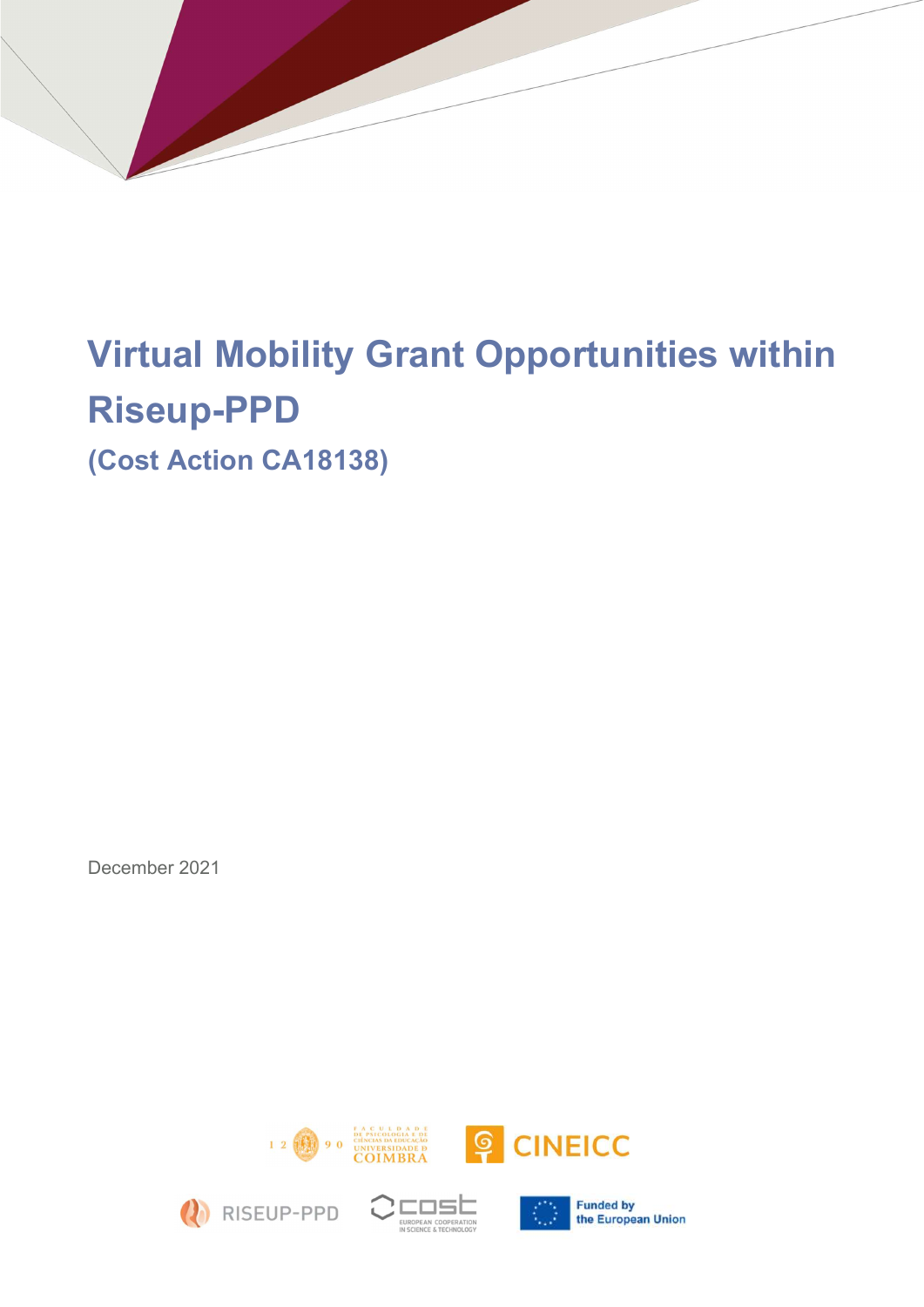## A. GENERAL INFO

The main goal of Riseup-PPD COST Action is to establish a Pan-European multidisciplinary network of researchers dedicated to the understanding of Peripartum Depression Disorder (PPD), from its prevention and assessment to its treatment and global impact (https://www.cost.eu/actions/ CA18138).

Virtual Mobility (VM) Grants consist of a collaboration in a virtual setting among researchers or innovators within the COST Action, to exchange knowledge, learn new techniques, etc.

According to Riseup-PPD's Work and Budget Plan, 2 VMs will be funded in the current Grant Period. Across the Grant Period, this number may be increased considering the available budget (pending MC and COST approval) and this call updated accordingly. There is no minimum or maximum duration for VM Grants; however, the VM grants for this period must end prior to 15<sup>th</sup> October 2022.

## B. ELIGIBILITY AND APPLICATION PROCEDURE

## PARTICIPANTS

Financial support is provided as a contribution to the overall effort, not necessarily covered by an employer or by a Grant Holder Institution. To receive financial support, VM Grants applicants must be affiliated to a legal entity in a COST Full or Cooperating Member, Near Neighbour Country or European RTD Organisations. For an overview, please consult the Country and Organisations Table (https://www.cost.eu/uploads/2021/10/Annex-I-level-A-Country-and-Organisations-Table-REVISION.pdf).

Applicants are also requested to consult the COST Annotated Rules Annex 2 (https://www.cost.eu/uploads/2021/10/COST-094-21-Annotated-Rules-for-COST-Actions-Level-C-2021-11-01-1.pdf) for the updated information about VM Grants.

#### IMPLEMENTATION OF ACTIVITIES

The successful applicant(s) shall implement the workplan approved in their application within the timeframe also there defined and always within one single Grant Period.

Priority will be given to already undergoing activities, such as:

- Preparation of content or other tasks related to Riseup-PPD events that require collaboration from two or more members (e.g., Training Schools, Workshops/Seminars, Scientific Meetings);
- Tasks related to the development and implementation of the Riseup-PPD Guidelines Group;
- Systematic reviews or other publications;
- Development of questionnaires or surveys directly related to the work by Working Groups or Action deliverables.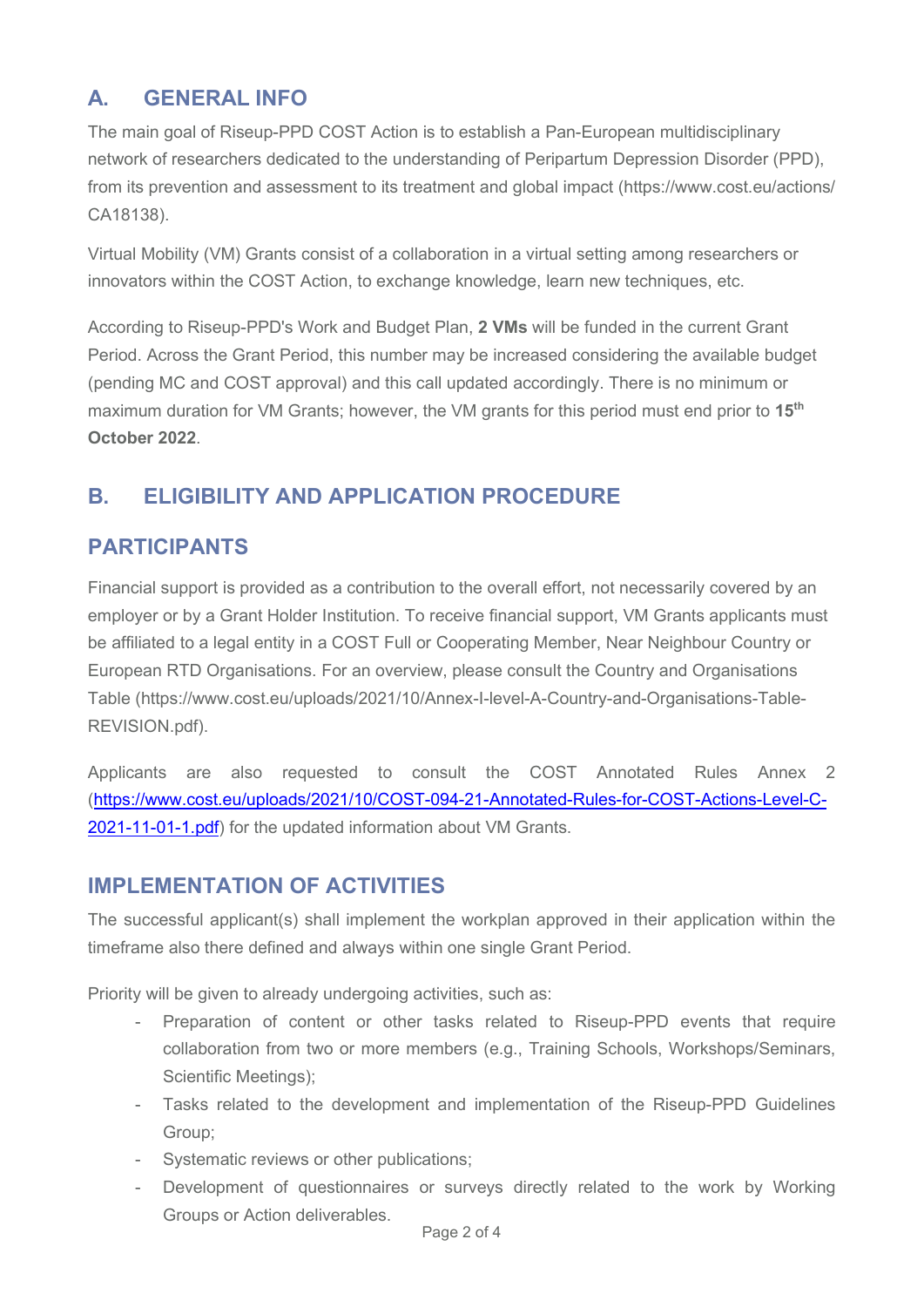It is important to note that the VM grants are not meant to cover activities already covered by other networking tools (e.g., production of a dissemination video). For content creation, the VM application must clarify how this would contribute to Riseup-PPD's MoU objectives and deliverables.

### HOW TO PARTICIPATE

VM Grants calls are open throughout the course of each Riseup-PPD grant period. To apply, open an VM Grant application on e-COST using the dedicated forms available, and upload your CV in your e-COST profile. The Grant Awarding Coordinator Katarina Savić Vujović will be notified and forward the application to the Virtual Networking Support Manager (if available), which in turn will initiate the evaluation procedure by the Core Group (as mandated by the Management Committee).

VM Grants applications must be submitted at least 30 days before the starting date of the VM. However, please submit it as possible regardless of VM dates. If the VM does not end prior to 15 October 2022, your application will not be accepted. Applications will be evaluated in 7 days. Upon approval of the application, you will receive a Grant Letter from the Grant Holder stating the approved amount and the conditions for receiving the grant.

The application submitted in e-COST (https://e-services.cost.eu/) shall include the following information:

- To be filled in e-COST: Title, start and end date (within the active Grant Period) and budget requested;
- To be uploaded to e-COST: Application form (template available on e-COST) describing: Main Objective, description of the work to be carried out by the applicant, plan for participation, expected outcomes and description of the contribution to the Action MoU objectives.

## C. EVALUATION CRITERIA

The evaluation of the submitted VM Grant applications will be performed by the Action's Core Group and Virtual Networking Support Manager (if available; as per MC vote).

The selection of successful grantees will be based on contributions to the overall objectives of the Action, the approved strategy on the virtual networking for the Action and the implementation of the COST Excellence and Inclusiveness Policy.

Priority will be given for Working Group leaders/co-leaders / Task leaders in their applications. Applicants will be further ranked based on the quality and feasibility (i.e., being able to complete all proposed activities before 15 October 2022) of the VM Plan; and how the latter is related to Riseup-PPD objectives and deliverables according to the Memorandum of Understanding. However, all interested members are welcome to apply with their virtual work within Riseup-PPD, even if not in the priority group.